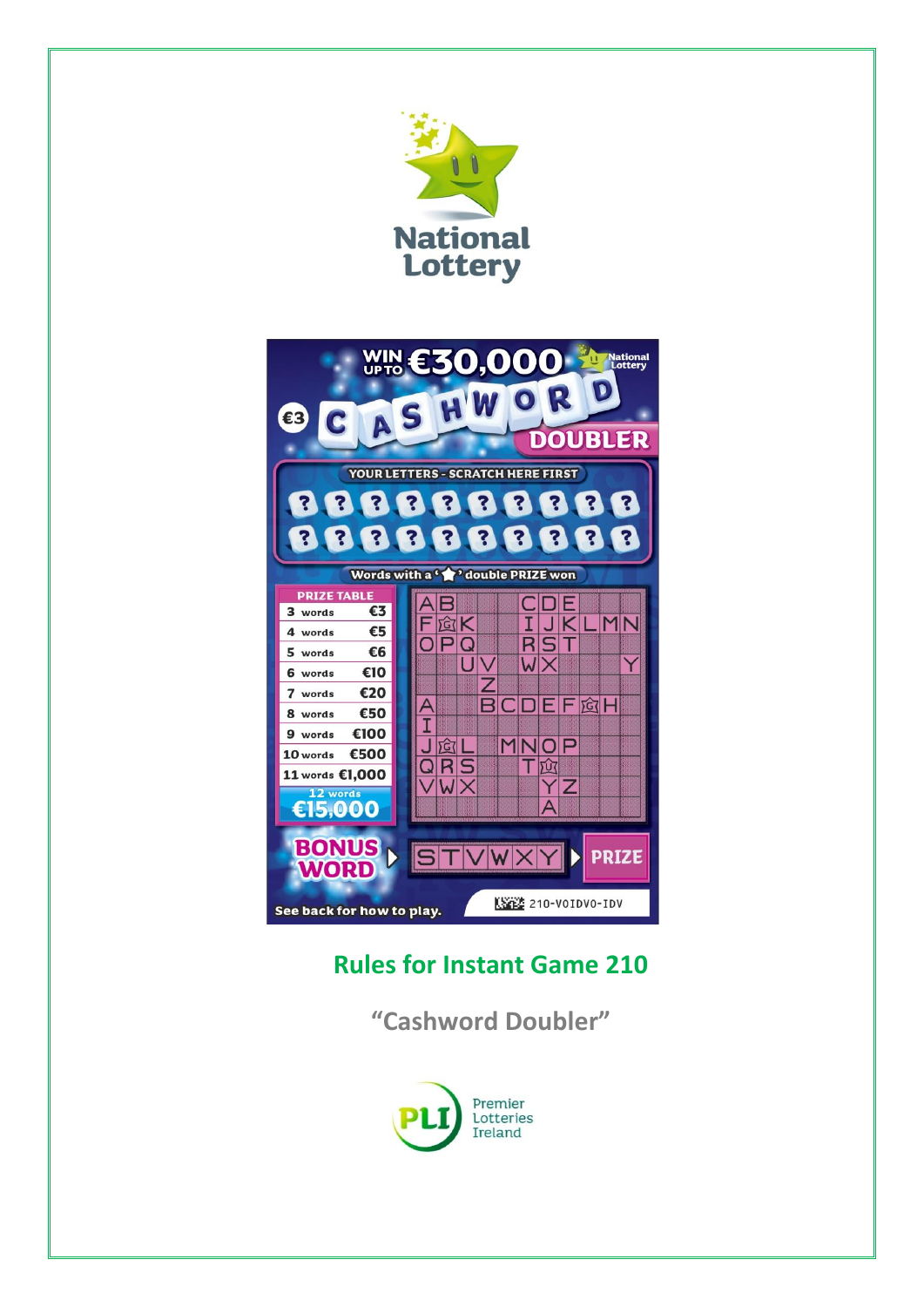**This page is deliberately blank.**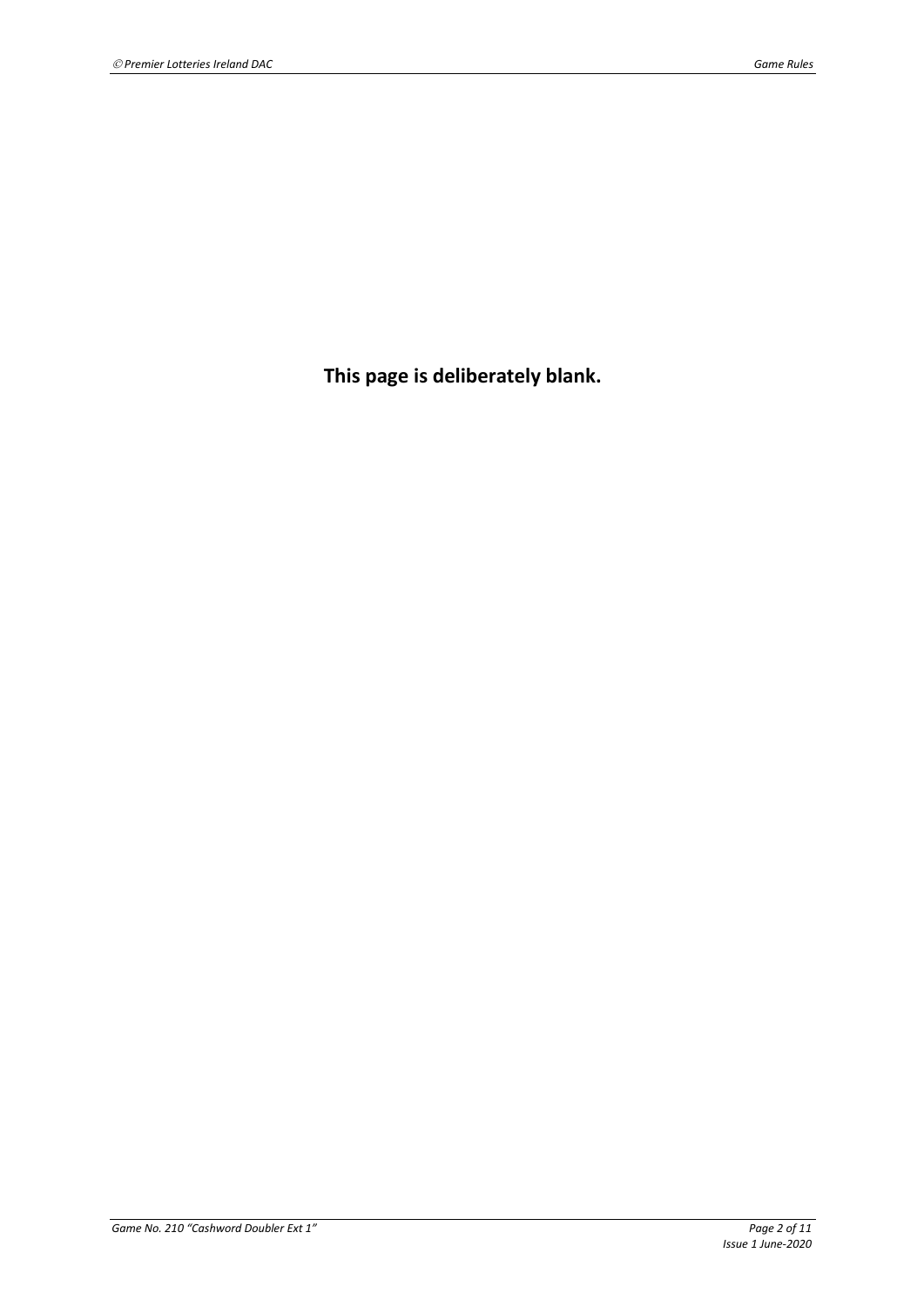# **The National Lottery**

# **Scheme No. 210 "Cashword Doubler"**

### **Rules for Instant Game No. 210 "Cashword Doubler"**

While the COVID-19 health restrictions are in place, prize winners may be unable to attend National Lottery HQ in order to claim their prize. In order to assist prize winners with making a claim during these restrictions, postal claims can be facilitated under certain circumstances. Please contact the PLI Claims Team on 1800 666 222 (Mon-Fri, 9.15 am – 5.30pm) for assistance. PLI reserves the right to withdraw this service at any time once the Covid-19 restrictions are removed.

The following sets forth the game rules for an instant lottery game (hereinafter known as **Cashword Doubler**) which is to be operated by Premier Lotteries Ireland DAC (hereinafter known as 'the Company') as part of The National Lottery.

The game will commence on a date to be announced, and will continue until the Company publicly announces a termination date.

These game rules have been approved by the Regulator in accordance with Section 45 of The National Lottery Act 2013.

#### **General**

- 1. These rules are governed by The National Lottery Act 2013 and the General Rules for National Lottery Games.
- 2. The Company reserves the right to vary these game rules subject to the consent of the Regulator.
- 3. The official address to which correspondence must be sent is:

**The National Lottery Abbey Street Lower Dublin 1**

4. A code of practice governing relations between participants in National Lottery games and the National Lottery is available to download from the National Lottery's website www.lottery.ie.

#### **Definitions**

The following words and terms will have the following meanings unless the context clearly indicates otherwise:

1. **Act** means The National Lottery Act 2013.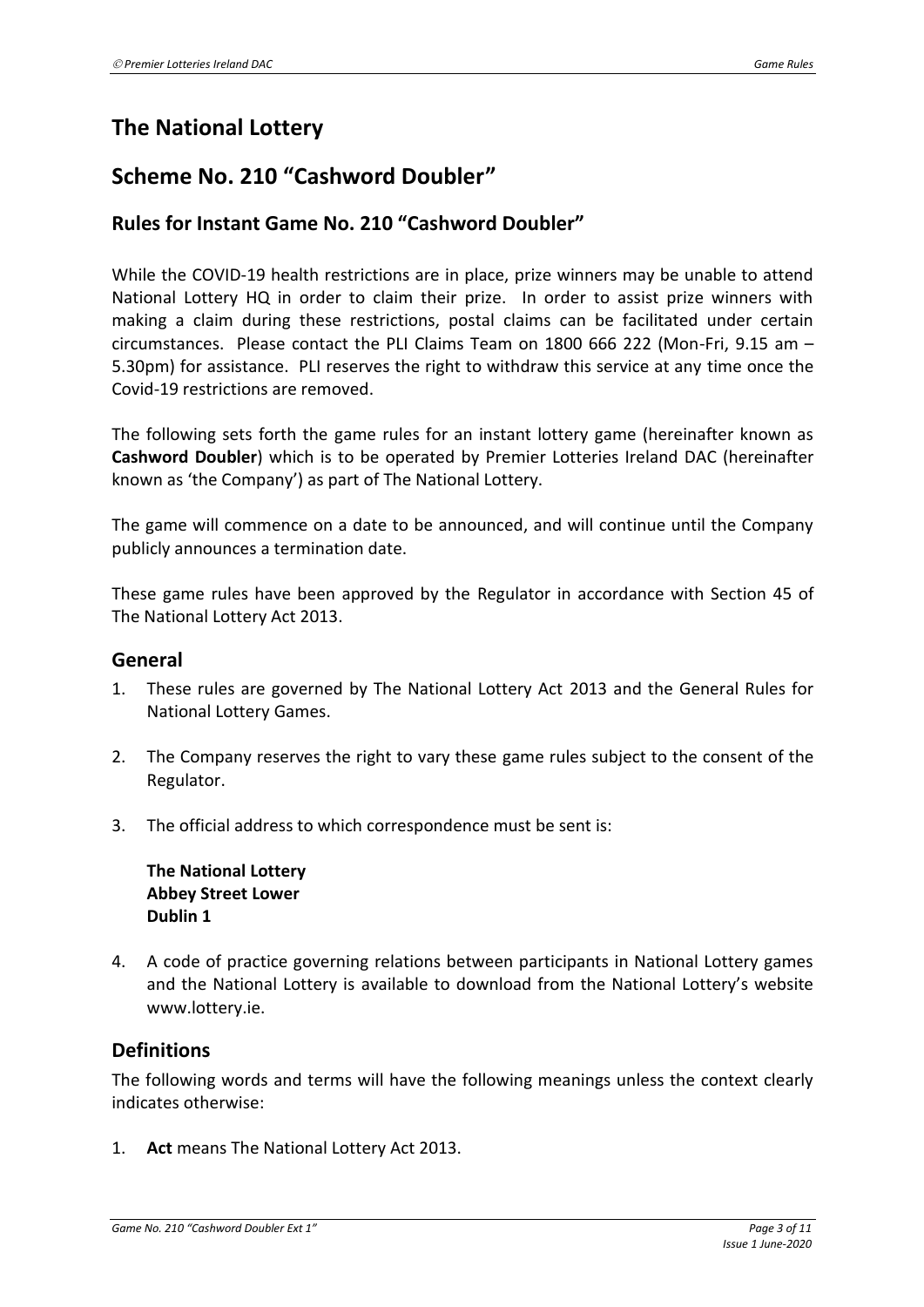- 2. **Bar-code** means the machine-readable arrangement of numbers and parallel lines of different widths printed on the back of each Ticket which can be electronically scanned.
- 3. **Book** means a batch of 50 fan-folded Tickets bearing a common Book number.
- 4. **Chief Executive** means the person appointed by the Company for the time being to be its Chief Executive or any other person to whom the Chief Executive's authority is lawfully delegated.
- 5. **Data Matrix Bar-code** means the machine-readable arrangement of numbers and black and white cells printed on the front of the ticket under the scratch-off covering which can be electronically scanned for the purposes of validation.
- 6. **Game/Book/Ticket Number** means the 12-character numeric code printed to show on the bottom of each Ticket below the scratch-off areas and on the back of each Ticket.
- 7. **Instant Prize** means the prize shown, which is won when letters revealed in the '**Your Letters**' Play Area complete words revealed in the crossword and/or the Instant Prize which is won if letters revealed in the '**Your Letters**' Play Area complete the word revealed in the '**Bonus Word'** Play Area or double the Instant Prize shown if a completed word in a winning combination of words contains a letter within a Star symbol. A complete word in the crossword must contain at least three letters. A complete word in the '**Bonus Word**' Play Area must contain six letters. Letters in the crossword combining to form a word, or words must appear in an unbroken horizontal or vertical sequence in the crossword. Words within words are not eligible for an Instant Prize e.g. if in the crossword Play Area there is a sequence where all of the '**Your Letters**' "S,T,O,N,E" must be revealed in order for this to count as one complete word then "TON", "ONE" or any other portion of the sequence would not count as a complete word. Instant Prizes are paid for completing 3 words, 4 words, 5 words, 6 words, 7 words, 8 words, 9 words, 10 words, 11 words and 12 words in the crossword.
- 8. **The Minister** means the minister for Public Expenditure and Reform or his successor in title.
- 9. **Play Areas** mean the latex-covered panels on the Ticket and are as follows:
	- (i) **Your Letters** positioned on the upper portion of the Ticket
	- (ii) The crossword positioned on the right-hand portion of the Ticket
	- (iii) **Bonus Word** positioned on the lower portion of the Ticket
- 10. **Play Symbols** mean :
	- a) the twenty letters of the alphabet which appear in the **Your Letters** Play Area and which are derived from the following set of letters: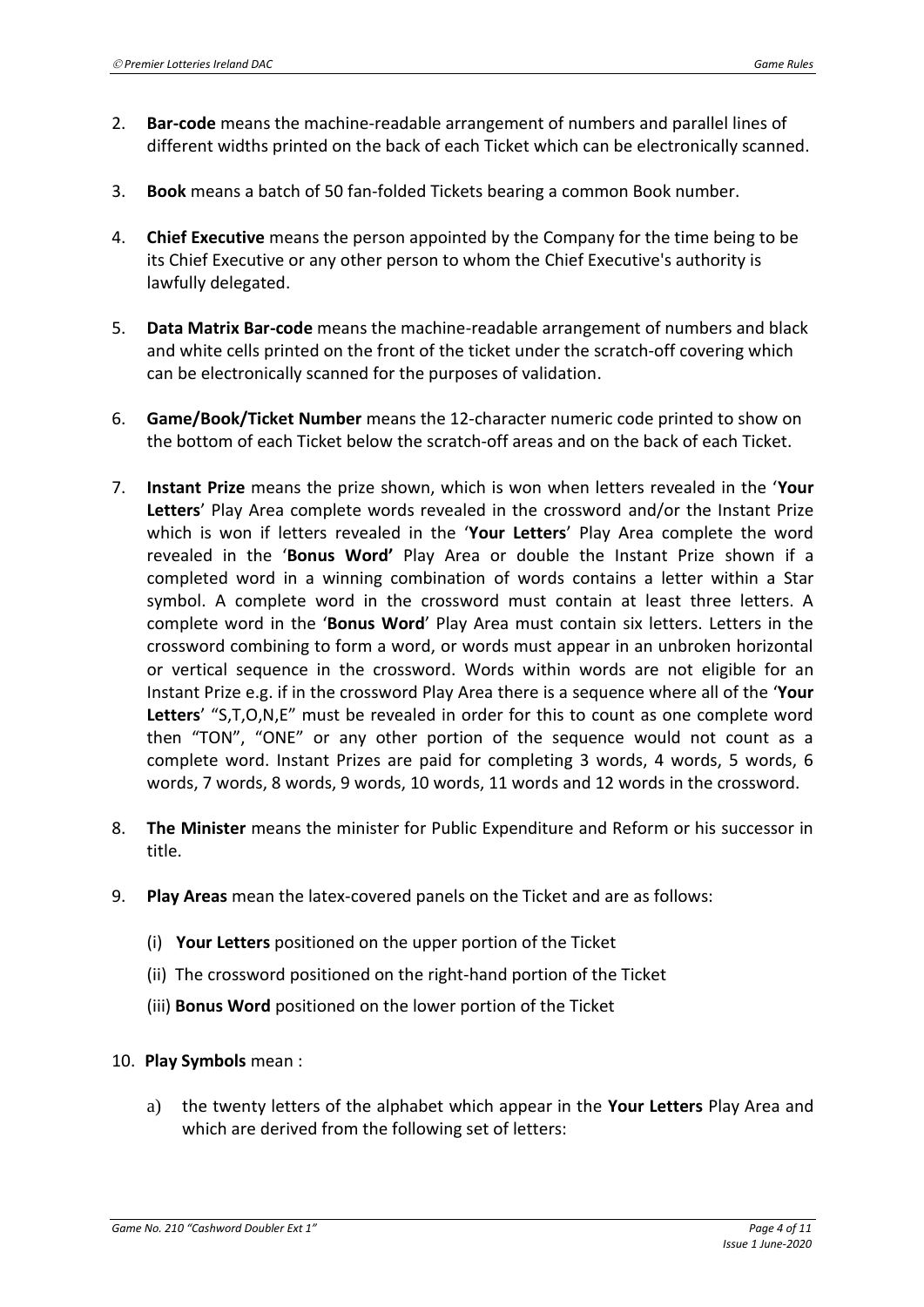

b) the 19 words which appear in the crossword, and which are derived from the following set of letters:

|  |  | ABCDEFGHIJKLM             |  |  |  |  |  |
|--|--|---------------------------|--|--|--|--|--|
|  |  | N O P Q R S T U V W X Y Z |  |  |  |  |  |
|  |  | 商店商店商店商店商店商店              |  |  |  |  |  |
|  |  | 应应应应应应应应应应应应应             |  |  |  |  |  |

c) the six letter word which appears in the **Bonus Word** Play Area and which is derived from the following set of letters:

|  |  |  |  | ABCDEFGHIJKLM             |  |  |
|--|--|--|--|---------------------------|--|--|
|  |  |  |  | N O P Q R S T U V W X Y Z |  |  |

- 11. **Regulator** means the person appointed as Regulator of the National Lottery under Section 7 of the Act or the Minister acting under Section 8 of the Act.
- 12. **Retail Sales Agent** means a person(s), corporate body or partnership appointed by the Company to be a National Lottery sales agent at specified location(s) under Section 42 of the Act.
- 13. **Ticket** means a National Lottery **Cashword Doubler** Ticket.
- 14. **The Company** means Premier Lotteries Ireland Designated Activity Company.
- 15. **Validation/Security number** means the multi-digit numeric code which appears underneath the removable covering on the front of the Ticket and enables validation.
- 16. **Weighted Average Prize Percentage** means 66.00% of the value of all Tickets in the game.

#### **Governing Law and Rules**

In purchasing a Ticket, the purchaser agrees to abide by the Law of Ireland, the Act, The General Rules for National Lottery Games and these game rules.

#### **Ticket Price**

The price of a **Cashword Doubler** Ticket will be €3.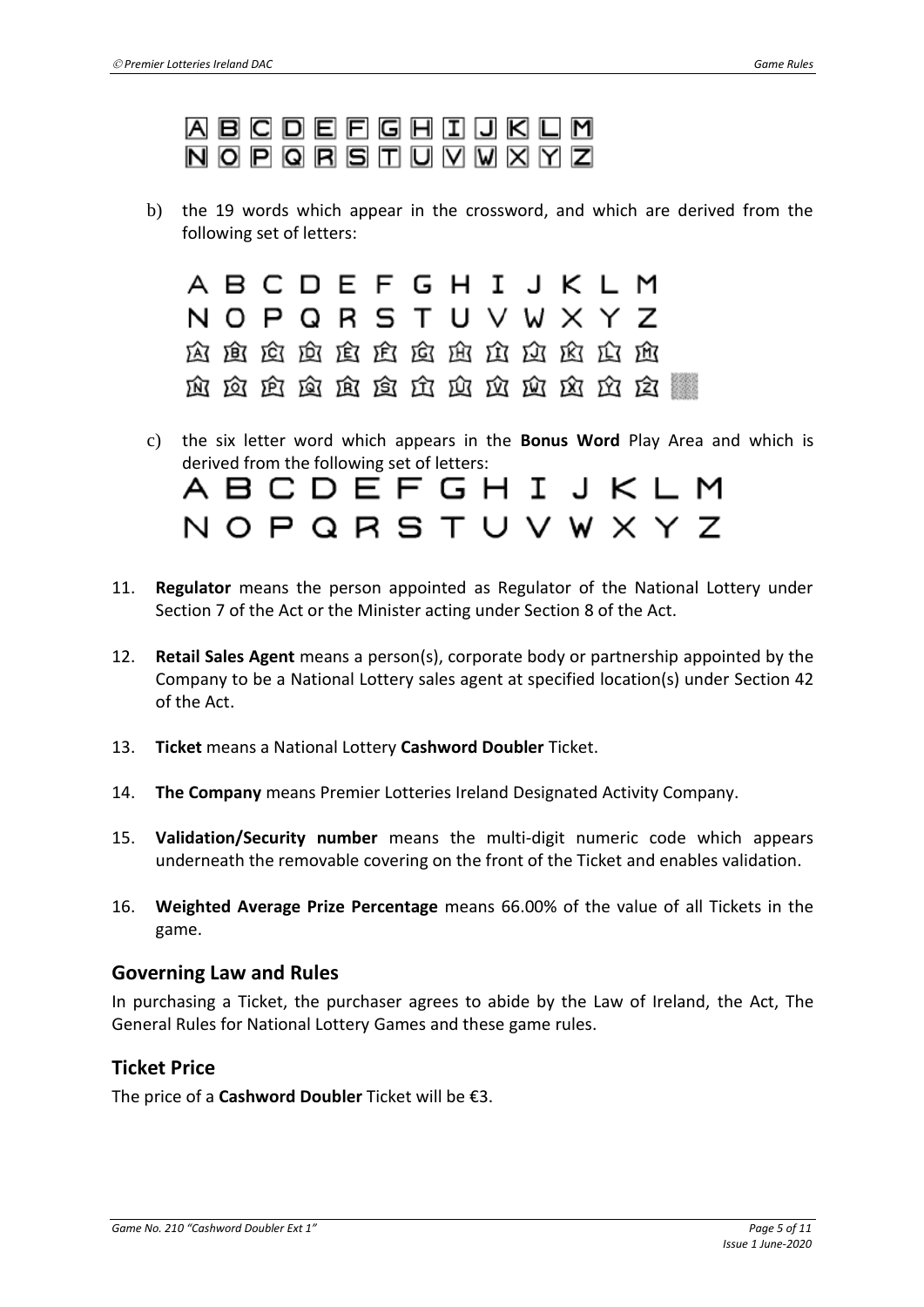#### **Purchase and Prize Restrictions**

No Ticket shall be purchased by, and no Instant Prize shall be paid to, any officer or employee of the Company or any contractor or sub-contractor involved in the production of **Cashword Doubler** Tickets or any other person prohibited by the Act from purchasing, owning, or claiming on a Ticket.

#### **Prosecution**

Any person who alters or attempts to alter a Ticket with a view to obtaining an Instant Prize, or any person who purchases, owns, or claims on a Ticket and is not entitled to do so, is liable to criminal prosecution.

#### **Retail Sales Agent Conduct**

- 1. Retail Sales Agents are prohibited from exchanging books with other Retail Sales Agents.
- 2. Prior to payment of any Instant Prize, Retail Sales Agents must verify the win through the central validation system.
- 3. Retail Sales Agents must denote completed payment of a winning Ticket by punching a hole through the Bar-code on the Ticket and retaining the Ticket until the book has been sold.
- 4. Retail Sales Agents are prohibited by law from selling National Lottery Tickets to persons under 18 years of age.

#### **Determination of Prize Winners**

- 1. The owner of a Ticket containing three words in the crossword which may be completed by letters in the **Your Letters** Play Area on a single Ticket shall be entitled to an Instant Prize of €3.
- 2. The owner of a Ticket containing four words in the crossword which may be completed by letters in the **Your Letters** Play Area on a single Ticket shall be entitled to an Instant Prize of €5.
- 3. The owner of a Ticket containing five words in the crossword which may be completed by letters in the **Your Letters** Play Area on a single Ticket shall be entitled to an Instant Prize of €6.
- 4. The owner of a Ticket containing six words in the crossword which may be completed by letters in the **Your Letters** Play Area on a single Ticket shall be entitled to an Instant Prize of €10.
- 5. The owner of a Ticket containing seven words in the crossword which may be completed by letters in the **Your Letters** Play Area on a single Ticket shall be entitled to an Instant Prize of €20.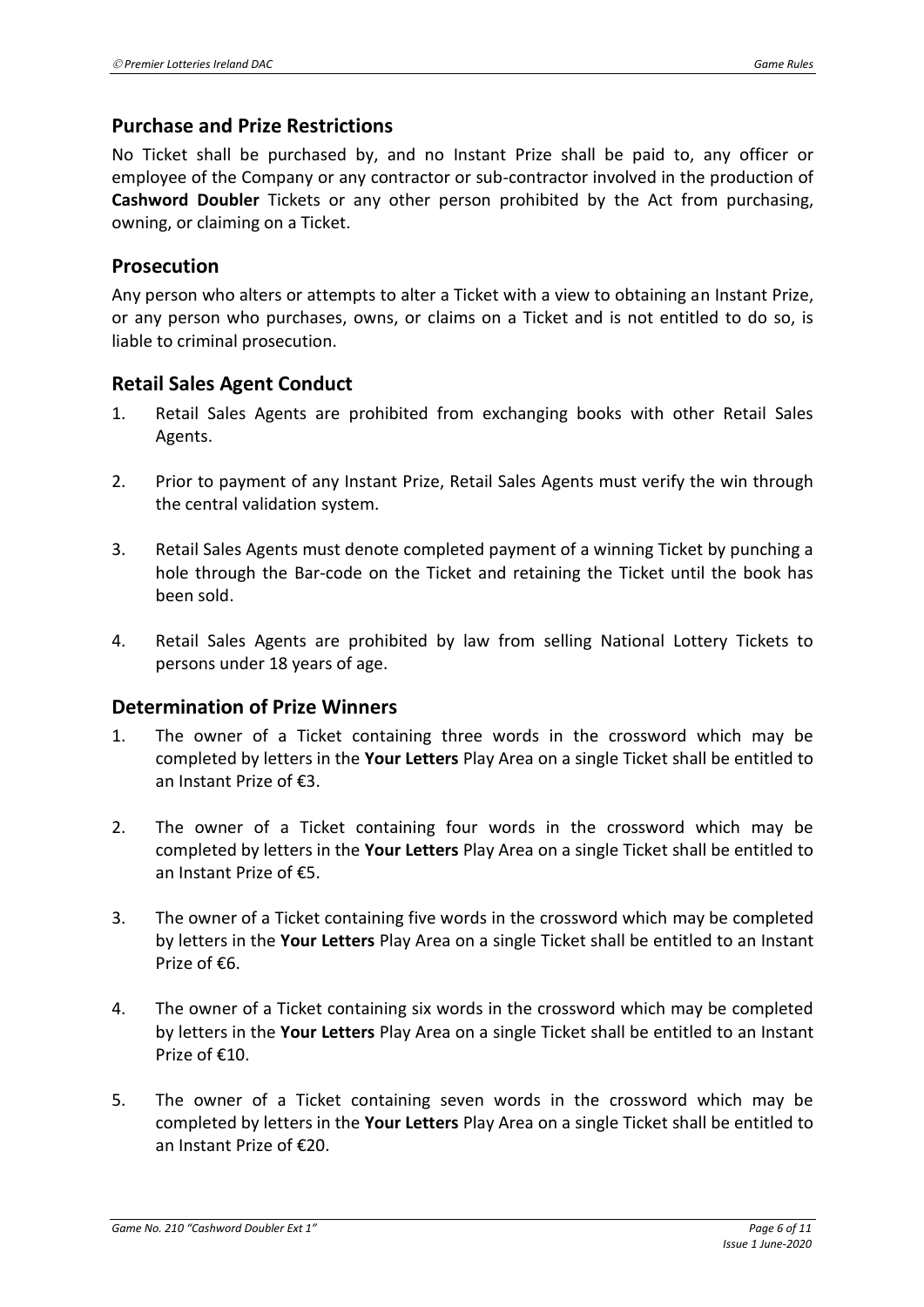- 6. The owner of a Ticket containing eight words in the crossword which may be completed by letters in the **Your Letters** Play Area on a single Ticket shall be entitled to an Instant Prize of €50.
- 7. The owner of a Ticket containing nine words in the crossword which may be completed by letters in the **Your Letters** Play Area on a single Ticket shall be entitled to an Instant Prize of €100.
- 8. The owner of a Ticket containing ten words in the crossword which may be completed by letters in the **Your Letters** Play Area on a single Ticket shall be entitled to an Instant Prize of €500.
- 9. The owner of a Ticket containing eleven words in the crossword which may be completed by letters in the **Your Letters** Play Area on a single Ticket shall be entitled to an Instant Prize of €1,000.
- 10. The owner of a Ticket containing twelve words in the crossword which may be completed by letters in the **Your Letters** Play Area on a single Ticket shall be entitled to an Instant Prize of €15,000.
- 11. The owner of a Ticket containing a completed word in a winning combination of words in the crossword, which includes a letter within a Star symbol, will have the corresponding Instant Prize doubled.
- 12. The owner of a Ticket containing six letters in the **Your Letters** Play Area on a single Ticket which match the six letter word in the **Bonus Word** Play Area on a single Ticket shall be entitled to the corresponding Instant Prize.
- 13. A Player may win a prize in the crossword and 'BONUS WORD' Play Areas of the Ticket in which case the Player will win the sum of the prizes won.

### **Ticket Validation**

To be a valid **Cashword Doubler** National Lottery Ticket the following conditions must be met:

- 1. Exactly twenty Play Symbols must appear in the upper Play Area denoted as **Your Letters**.
- 2. Exactly nineteen words must appear in the crossword Play Area.
- 3. Exactly one word made up of six letters must appear in the **Bonus Word** Play Area.
- 4. Each of the Play Symbols must be present in its entirety, must be fully legible and must be printed in grey/black ink.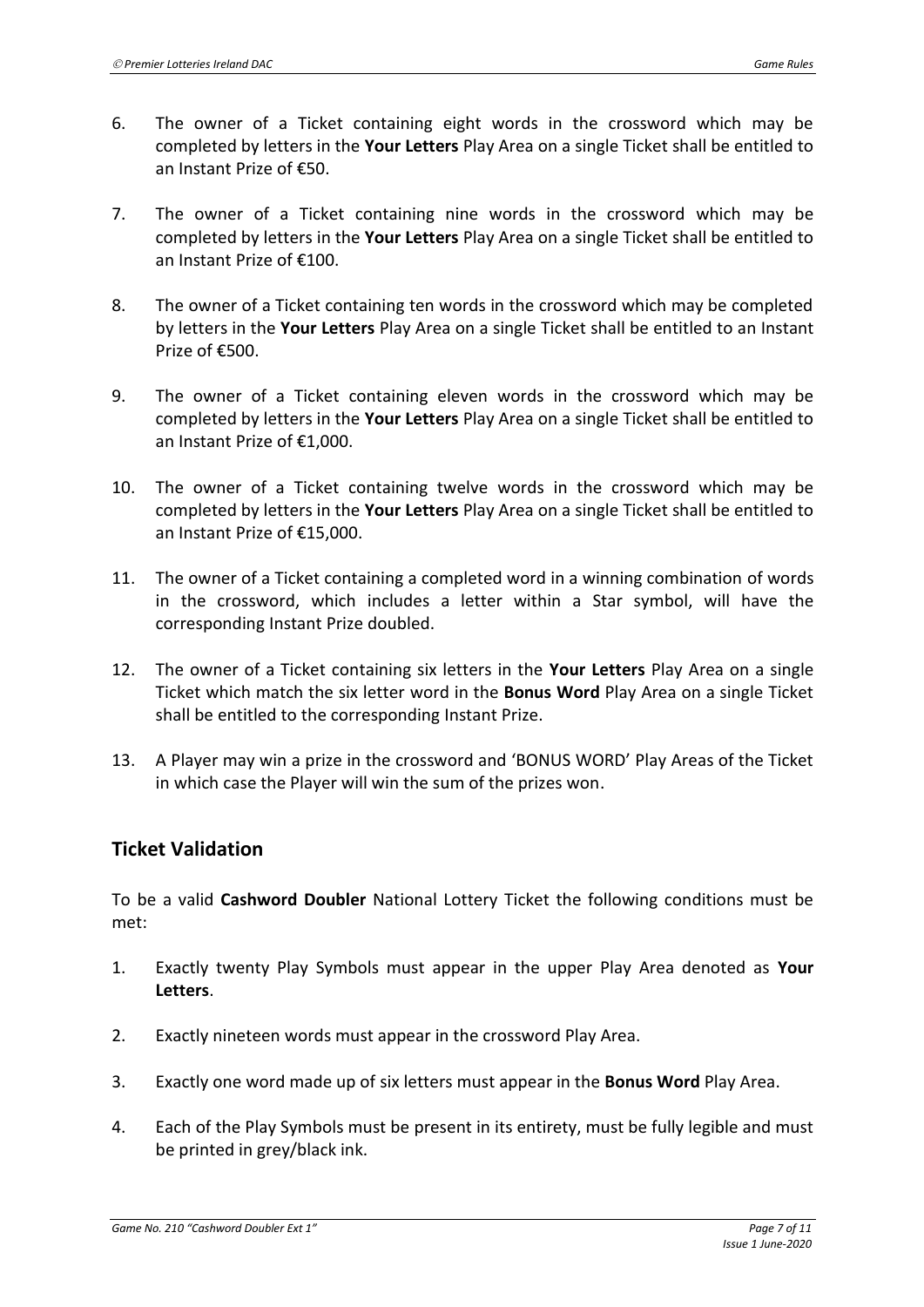- 5. The Validation/Security Number must be present in its entirety, must be fully legible, must be printed in grey/black ink and must correspond, using the Company's codes, to the apparent Play Symbols on the Ticket.
- 6. The Ticket must be fully intact.
- 7. The Game/Book/Ticket Number must be present in its entirety, must be fully legible, and must be printed in grey/black ink.
- 8. The Bar-code must be present in its entirety, must be readable, and must be printed in grey/black ink.
- 9. The Data Matrix Bar-code must be present in its entirety, must be readable and must be printed in grey/black ink.
- 10. The Ticket must not be mutilated, altered, unreadable, or tampered with in any manner.
- 11. The Ticket must not be counterfeit in whole or in part.
- 12. The Ticket must have been issued by the Company in an authorised manner.
- 13. The Ticket must have been purchased through an authorised Retail Sales Agent before the official close of Game.
- 14. The Ticket must not be stolen.
- 15. The Play Symbols, Game/Book/Ticket Number and Validation/Security Number must be right-side-up and not reversed in any manner.
- 16. The Ticket must be complete, not blank, or partially blank, must not have a hole punched through it, must not be miscut, must not be marked void, and must have exactly twenty Play Symbols in the **Your Letters** Play Area, exactly nineteen words in the crossword Play Area, exactly six letters in the **Bonus Word** Play Area, exactly one Validation/Security Number, and exactly one Game/Book/Ticket Number on both the front and the back.
- 17. The Validation/Security Number of all winning Tickets must appear on the Company's official file, and only one Instant Prize payment will be made on any individual winning Ticket.
- 18. The Ticket must not be misregistered, defective, or produced in error.
- 19. Each of the Play Symbols appearing on the Ticket must be printed in accordance with the official font schedule for Game 210 Cashword Doubler as agreed between the Company and the Ticket manufacturer.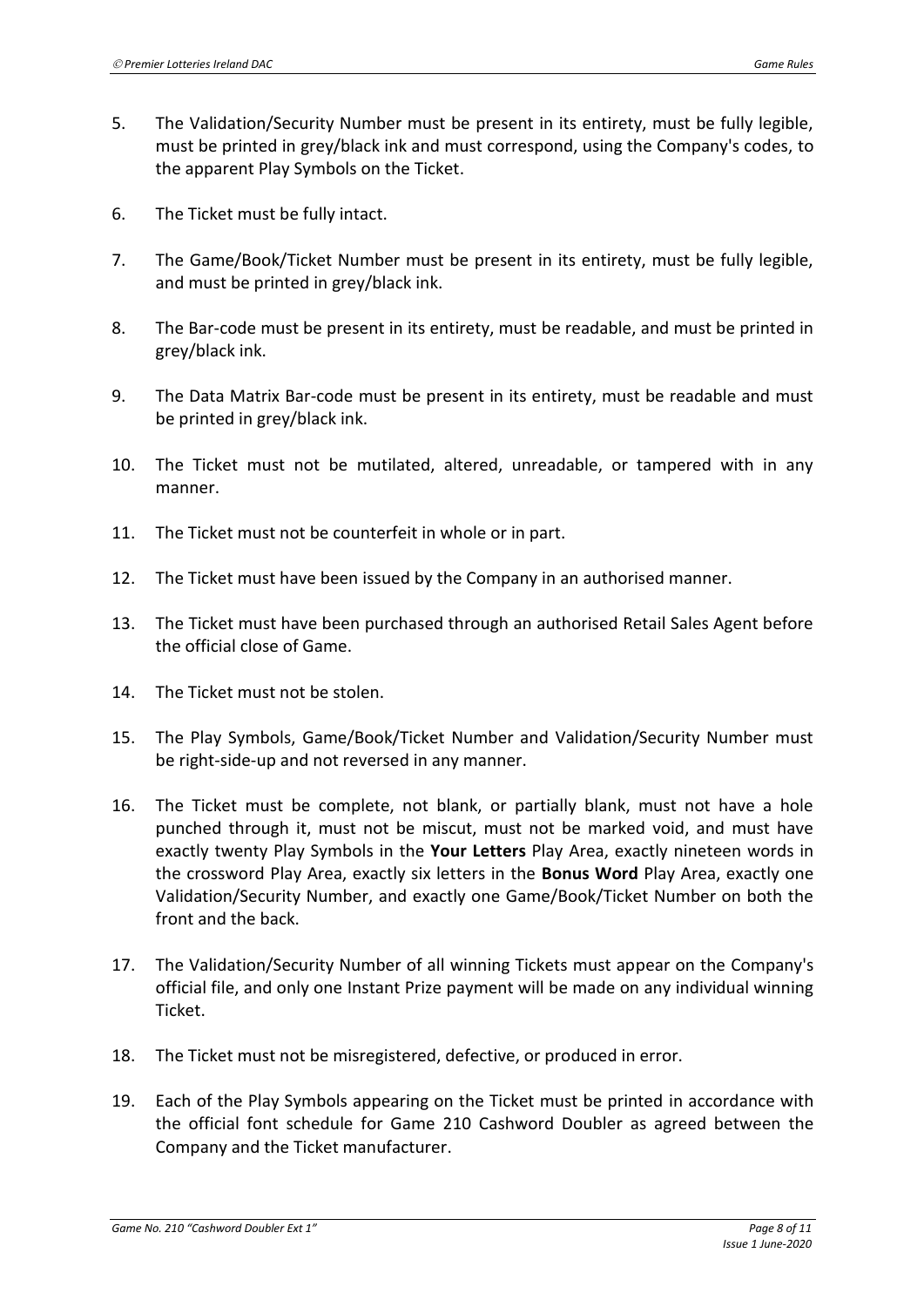- 20. The Validation/Security Number must be printed in accordance with the official font schedule for Game 210 Cashword Doubler as agreed between the Company and the Ticket manufacturer.
- 21. The Game/Book/Ticket Number must be printed in accordance with the official font schedule for Game 210 Cashword Doubler as agreed between the Company and the Ticket manufacturer.
- 22. The display printing must not be irregular in any respect.
- 23. The Ticket must pass all additional confidential validation tests of the Company. Any Ticket not passing all the validation tests mentioned is void and is ineligible for any Instant Prize. In all cases of doubt the decision of the Company will be final and binding. However, the Company may, at its discretion, replace an invalid Ticket with an unplayed Ticket or Tickets. Should a defective Ticket be purchased the only responsibility of the Company shall be the replacement of the defective Ticket with an unplayed Ticket of equivalent sales price.

#### **Ticket Responsibility**

- 1. The Company will not be responsible for lost or stolen Tickets.
- 2. The Company will not be responsible for Tickets redeemed in error for a lower Instant Prize at a Retail Sales Agent location. In the event that the matter cannot be resolved directly with the relevant Retail Sales Agent, then the winner can contact the Company requesting that the Company follow up with the Retail Sales Agent, as appropriate.
- 3. The Company shall not be obliged to pay any Instant Prizes which are not claimed within 90 days of the game end announcement.
- 4. Where a winning Ticket is presented either to the Company or its authorised Retail Sales Agent by a person other than the purchaser and the Ticket passes all the Company's validation tests, the payment of the Instant Prize shall discharge the Company from any liability to the purchaser. In all other cases, the Company will be discharged from any liability after payment of Instant Prizes.

#### **Payment of Prizes**

- 1. Instant Prizes of €3, €5, €6, €10, €20, €50 and €100, may be redeemed:
	- a) in exchange for a completed winning Ticket and following Ticket validation procedure at:
		- any Retail Sales Agent; and
		- all Prize Claim Centre Agents; and
		- National Lottery Headquarters: or
	- b) by posting the signed Ticket complete with name and address, to the Company's headquarters at the claimant's sole risk.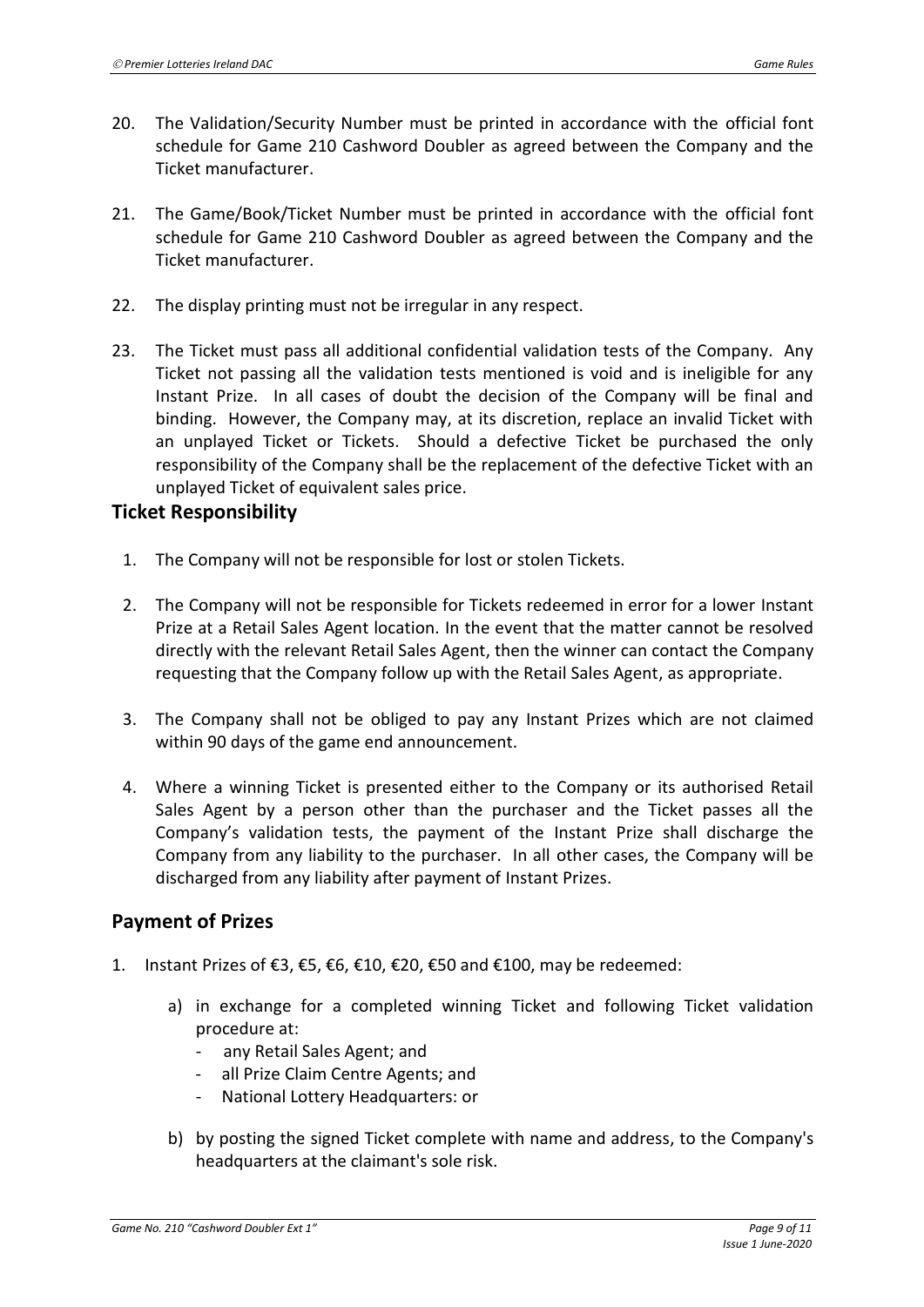- 2. Instant Prizes of €500 and €1,000 may be redeemed:
	- a) in exchange for a completed winning Ticket and following Ticket validation procedure at:
		- a Retail Sales Agent, with the Retail Sales Agent's consent; and
		- all Prize Claim Centre Agents; and
		- National Lottery Headquarters: or
	- b) by posting the signed Ticket complete with name and address, to the Company's headquarters at the claimant's sole risk and a copy of suitable Photo ID (e.g. current passport, current driving Licence etc.) must be included).
- 3. Instant Prizes of €15,000 and €30,000 must be claimed in person at the Company's headquarters, in exchange for a completed winning Ticket and following Ticket validation procedure.
- 4. A list of the Prize Claim Centre Agents is available at www.lottery.ie
- 5. Instant Prizes must be claimed within 90 days of the announced end of the game.
- 6. The Company will be discharged from any liability after payment or posting of Instant Prizes.
- 7. After the expiration of 90 days from the announced end of the game, unclaimed Instant Prizes will be forfeited. For Instant Prizes which may only be claimed from Prize Claim Centre Agents or from the Company's headquarters in the event that the 90th day falls on a Saturday, Sunday or public holiday, the time limit shall expire at 5.30 pm on the next working day. The unclaimed prize money shall be allocated to a special reserve fund to be utilised by the Company in accordance with the National Lottery Licence.

#### **Instant Prizes**

- 1. The total number of Instant Prize winning Tickets in the game as designed, shall be no less than 562,242.
- 2. The total value of all Instant Prizes that are available to win in the game represents 66.00% of the value of all Tickets in the game, being the Weighted Average Prize Percentage.
- 3. The odds of a Ticket winning a cash Instant Prize are 1 in 3.70 on average.
- 4. At time of purchase some Instant Prizes may have already been won.